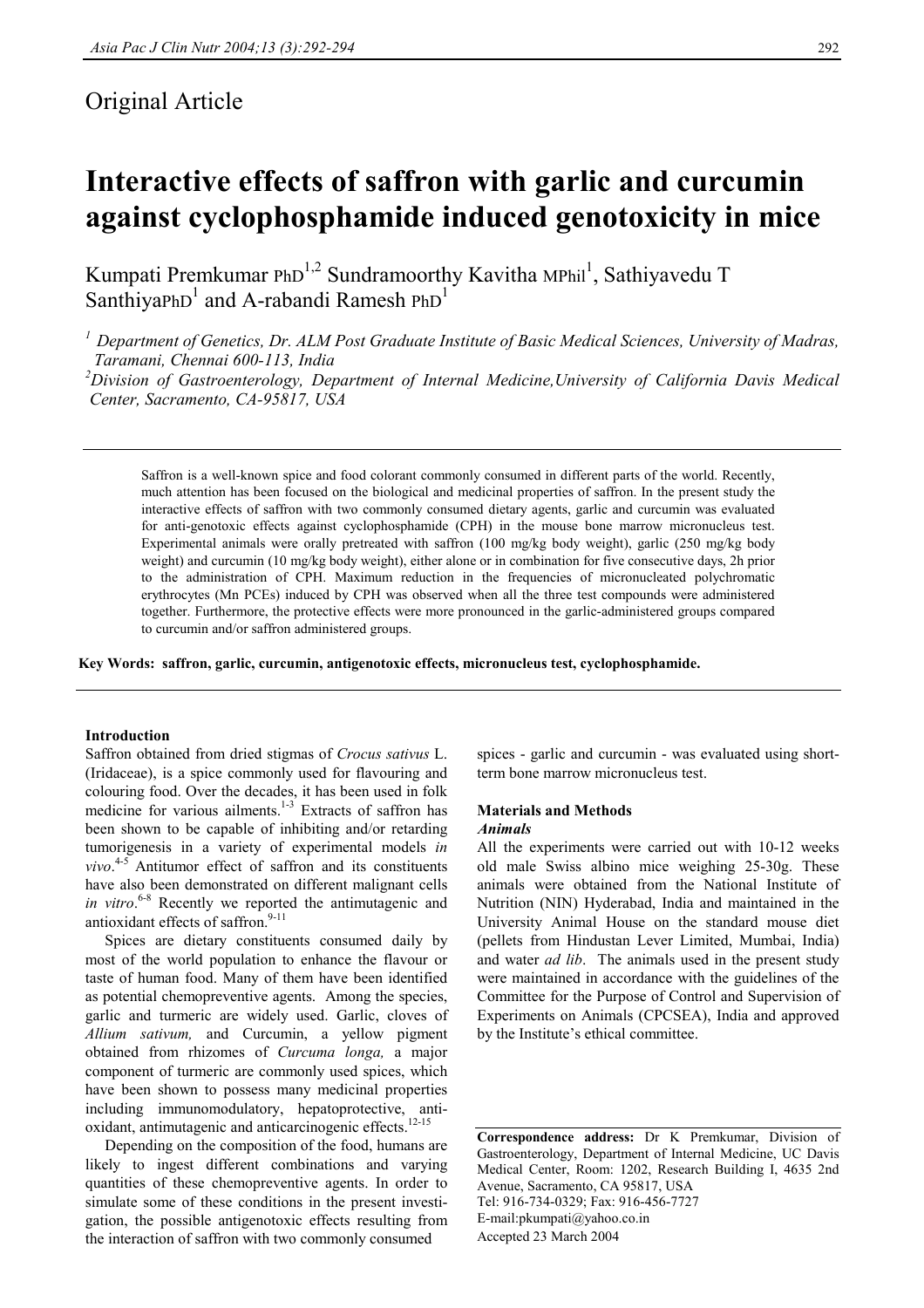| <b>Table 1.</b> Effects of saffron $(S)$ , garlic $(G)$ and curcumin |  |  |
|----------------------------------------------------------------------|--|--|
| (C) on micronuclei induced by CPH                                    |  |  |

| Pretreatment groups | Mn PCEs/3000 PCEs             |  |  |
|---------------------|-------------------------------|--|--|
| (mg/kg body weight) | Mean $\pm$ SEM                |  |  |
| Control             | $4.8 \pm 0.4^{\circ}$         |  |  |
| CPH (40)            | $67.5 \pm 2.7^{\rm b} *$      |  |  |
| S(100)              | $43.2 \pm 1.9$ <sup>c*</sup>  |  |  |
| G(250)              | $34.8 \pm 1.7$ <sup>d*</sup>  |  |  |
| C(10)               | $36.7 \pm 1.6^{\text{d}}*$    |  |  |
| $S + G$             | $30.0 \pm 1.2$ <sup>e*</sup>  |  |  |
| $S + C$             | $34.5 \pm 1.5$ <sup>d</sup> * |  |  |
| $G + C$             | $28.2 \pm 1.4$ <sup>f*</sup>  |  |  |
| $S + G + C$         | $21.0 \pm 1.8$ <sup>g*</sup>  |  |  |

Values are presented as mean  $\pm$  SEM from 6 mice in each group. Values not sharing a common superscript letter differ significantly at

\**P*< 0.05 (Student's *t*- test).

#### *Chemicals and test materials*

Cyclophosphamide (CPH) and curcumin were purchased from Sigma Chemical Company (St. Louis, MO, USA). All the other chemicals used were of the highest purity and analytical grade. Saffron (dried stigmas of Crocus sativus L.) and fresh garlic were procured from Indian Medical Practitioners Co-operative Pharmacy and Stores (IMPCOPS), Chennai, India and local vegetable market respectively.

#### *Preparation of test materials*

Aqueous extracts of saffron and garlic were prepared using dried stigmas of *Crocus sativus* L. and freshly peeled cloves of garlic respectively, which were soaked in double distilled water for one hour and homogenized. The homogenate was centrifuged at 2000 rpm for 10 min to remove the particles and the supernatant was used for the experiment. Curcumin was dissolved in peanut oil before being used. The doses were calculated based on weight (in mg) of spices used for preparing 10 mL extract (which is the volume administered per kg body weight).

#### *Treatment schedule*

The experimental animals were administered orally with the dietary test compounds viz. saffron (100 mg/kg body weight), garlic (250 mg/kg body weight) and curcumin (10 mg/kg body weight) for five consecutive days either alone or in combination (Table 1). The genotoxin, cyclophosphamide (40 mg/kg bw) was dissolved in saline and injected intraperitoneally (10 ml/kg) 2h after the final pre-treatment with dietary test compounds. The animals were sacrificed 24h after injecting the genotoxin. Control animals received same volume of distilled water. Each pretreatment group consisted of six mice.

#### *Micronucleus test*

Genotoxic effects were evaluated in the mouse bone marrow micronucleus test, which was carried out according to Schmid.<sup>16</sup> The bone marrow cells from both femurs were flushed in the form of a fine suspension into a centrifuge tube containing human AB serum. This cell suspension was centrifuged at 2000 rpm for 10 min, and the pellet was resuspended in a drop of serum before being used for preparing slides. Air dried slides were stained with May-Grünwald and Giemsa as described by Schmid.<sup>16</sup> For each experimental point, six mice were used and 3000 polychromatic erythrocytes (PCEs) were scored per animal to determine the frequency of micronucleated polychromatic erythrocytes (Mn PCEs). All the slides were scored by the same observer

#### *Statistical analysis*

Student's t-test was used for comparing the effects of different pretreatments on genotoxicity.

#### **Results**

The data presented in the table shows the effect of pretreatment of saffron, garlic and curcumin either individually or in combination in modulating the CPH induced



**Figure 1**. Inhibitory effects of safron, garlic and curcumin on CPH induced genotoxicity